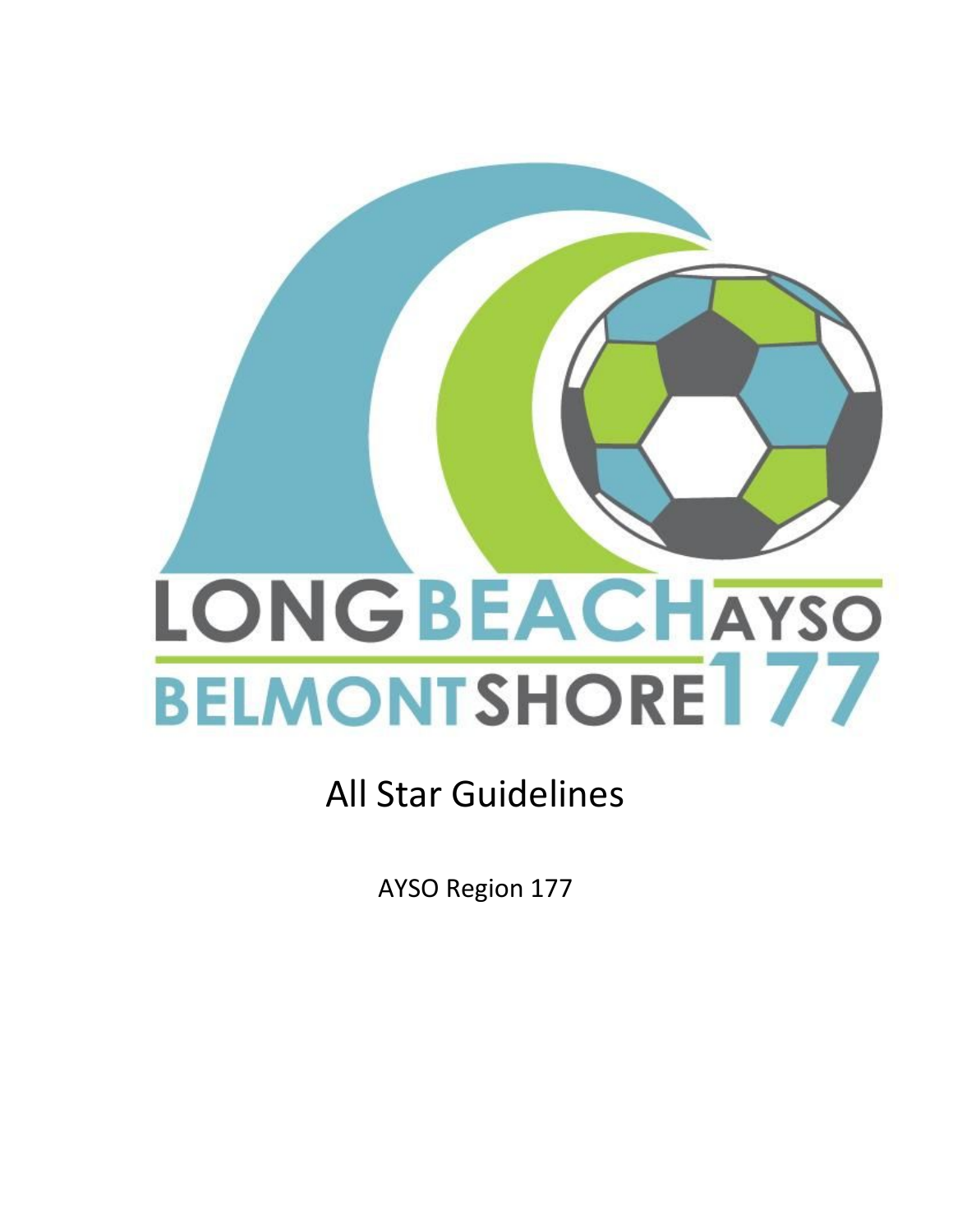# **Table of Contents**

*Welcome Mission Statement Vision Statement All Star Schedule All Star Coordinator All Star Coaches* **All Star Coach Selection Guidelines:** Minimum requirements: All Star Coach Selection Process: **All Star Player Selection:**

**All Star Coach Responsibilities:**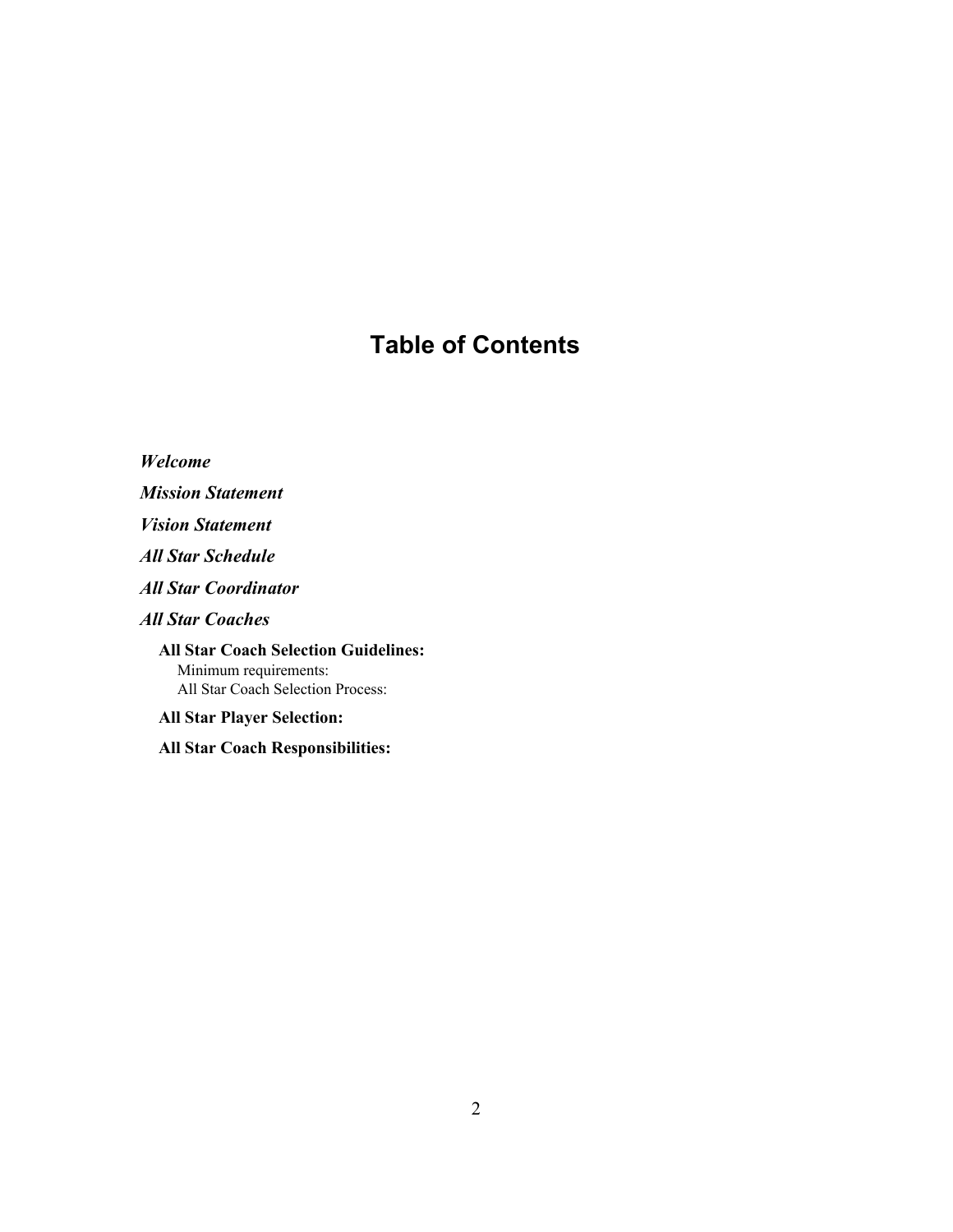#### **Welcome**

Welcome to the All Star Season. Congratulations on being selected to coach our All Star Soccer Players. Your selection was based on coaching qualifications and on your ability to represent our region by modeling excellence in character, attitude, and sportsmanship.

There is an increased level of responsibility that accompanies the privilege of coaching All Stars. This increased responsibility will extend to your players, their families, and all supporters at games. I expect your conduct to set the tone for all them. As a group your behavior will have an impact on current and future All Star play. Any misconduct, especially in sportsmanship, could disqualify our region from future invitations to tournaments.

It is very important that everyone associated with your team understands this point. Post-Season play attracts all of the area, sectional, and national leaders of AYSO. You and your team's behavior have a direct impact on our region. As a region, we believe we have selected the finest coaches and in turn players to represent 177. Thank you for your commitment to excellence,

Brett Lindstrom All Star Coordinator

#### **Mission Statement**

The All Star program will exist to provide an opportunity for the best soccer players in our region to play together, to be trained by the best soccer coaches, and to compete against the best players from other regions in order to experience a higher level of play that will lead to increased skills and success in the future.

# **Vision Statement**

Region 177 will consistently field outstanding teams that are known for excellent play and superior sportsmanship.

All Star coaches will be models of positive coaching and superior sportsmanship.

Our families, supporters, and fans at all games will support the players with excellent sportsmanship and decorum beyond the touchlines.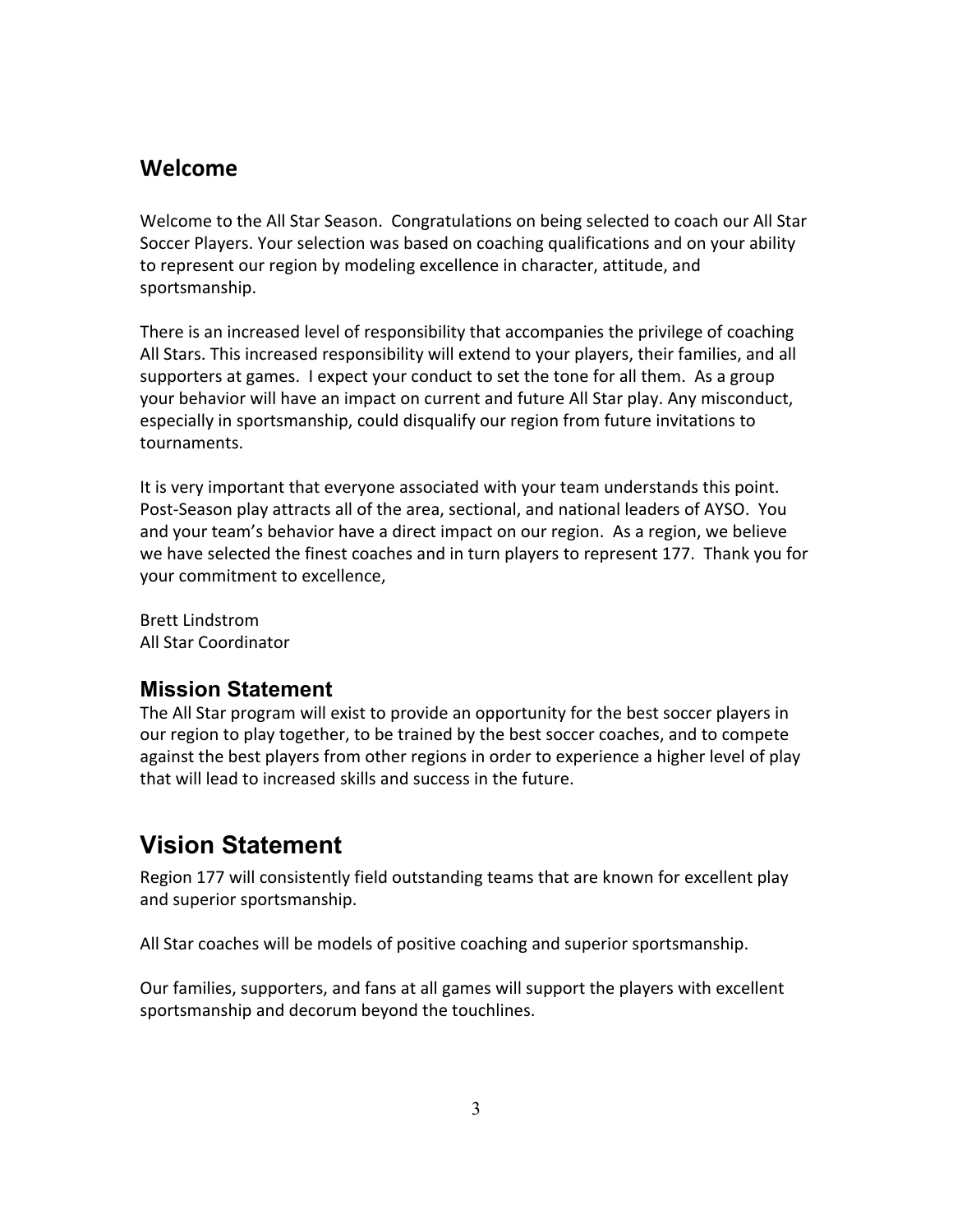Communication to potential All Star coaches, players, and player's families about eligibility and requirements will be clear.

Coaching and playing for the All Star Team is a privilege and will be treated as such by all.

# **All Star Schedule**

The All Star schedule runs from Thanksgiving week till the end of February. This is what is considered a Travel team that participates in Area All-star play-offs and 2-3 additional tournaments.

# **All Star Coordinator**

- 1. Facilitate recruitment of All Star Coaches at beginning of season
- 2. Receive All Star Applications till deadline of Oct. 26
- 3. Facilitate board selection (vote) and approval of coaches
- 4. Assist selected coach in meeting deadlines for All Star Team selection and formation
- 5. Act a liaison between All Star Coaches, Regional Commissioner, Registrar, Treasurer
- 6. Order uniforms and create player cards for All Star Coaches
- 7. Assist coaches in completing applications for tournaments

# **All Star Coaches**

## *All Star Coach Selection Guidelines:*

#### **Minimum requirements:**

- 1. Coach certification for the division the coach is applying to be All Star Coach:
	- U10- U10 Coach Certification
	- U12-U12 Coach Certification
	- U14- Intermediate Certification
- 2. A child playing in the division that is qualified to be an All Star.
- 3. A coach in good standing for the regular fall season of the year applied to be All Star Coach. (Note: Good standing implies all volunteer forms and Safe Haven certification have been turned in to Division Coordinator/CVPA)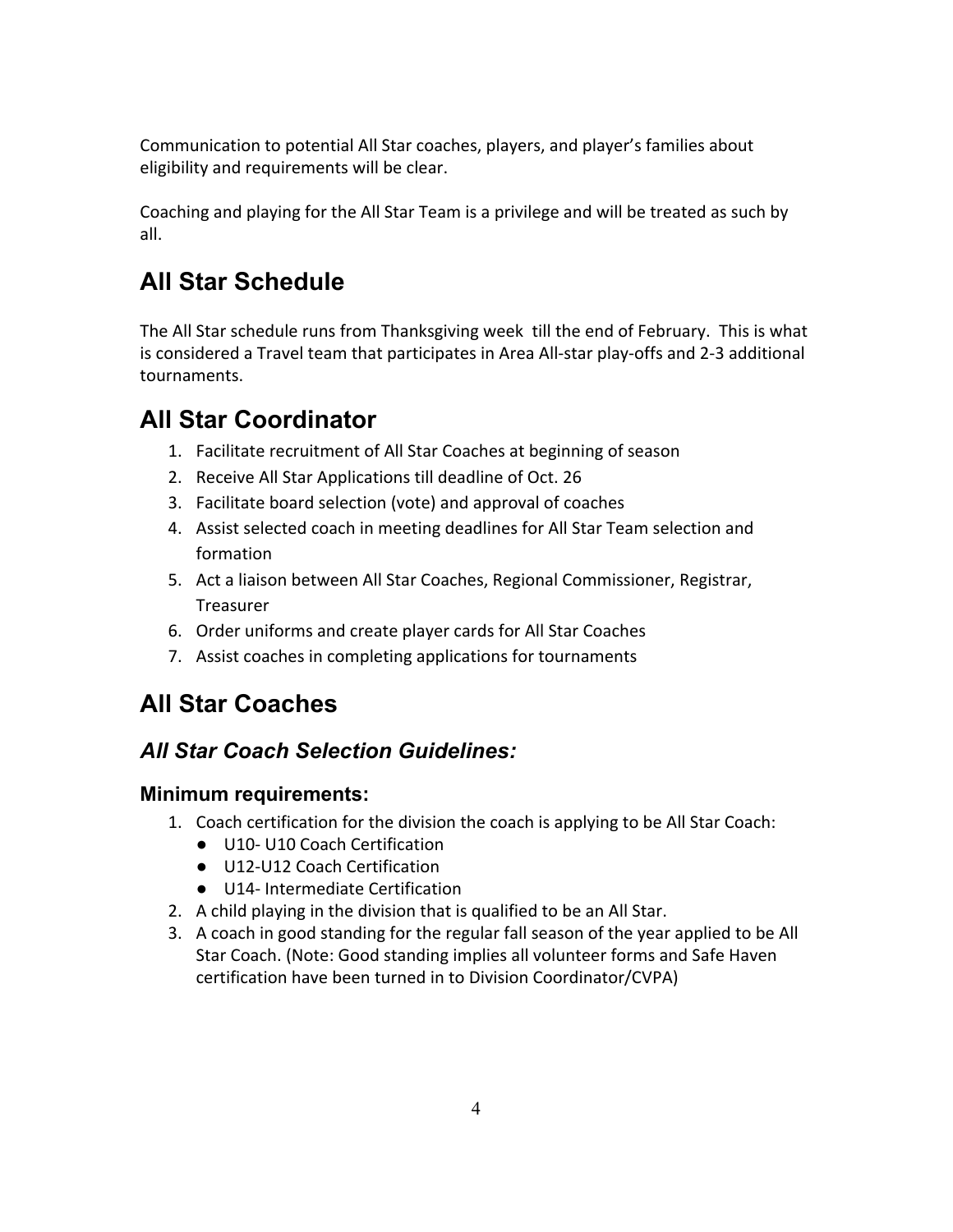#### **All Star Coach Selection Process:**

- 1. All Star Coaching applications are due by October 26th.. This form can be found on the regional website: aysoregion177.org. Applications need to be submitted to the All Star Coordinator via email.
- 2. The All Star Coordinator takes completed applications and verifies the Coach's certification levels and safe haven status.
- 3. The board meets to discuss and vote on All Star Coaches. These deliberations are confidential and private. Tabulated votes will determine a coach. These selections are based on the sum total of the following criteria:
	- a. Does the coach meet the minimum criteria as listed above?
	- b. Who has the highest certification?
	- c. Who is the best coach for our players?
	- d. Whose child is most likely to be an All-star?
	- e. Who will be the best model of positive coaching and superior sportsmanship?
	- f. Who has been the most organized and communicated well with their division coordinator?
- 4. The All Star Coordinator extends an invitation to the coach first via a phone call first. In the event a coach turns down an invitation, the next most qualified is extended an invitation to coach that team. Once the coaches for a given division have accepted the head coaching position, the other candidates are notified that they were not selected.

#### *All Star Player Selection:*

- 1. Regular fall season coaches are to submit 2-3 names of the best players on their team to the Coach Administrator by Oct 20th. DO NOT SUBMIT TO DIVISION COORDINATOR. This list should include the fall head coach's last name, the player's names, jersey numbers, and jersey sizes. These names will be compiled by the All Star Coordinator and submitted to the All Star Coaches for that division. Regular (Core) season coaches should **NOT** notify parents that their child's name is being submitted.
- 2. The teams are one for each Division and Gender. Potential Players are to be observed a minimum of two games.
- 3. Coaches are limited to 1/3 of the total roster being players from their fall season team.